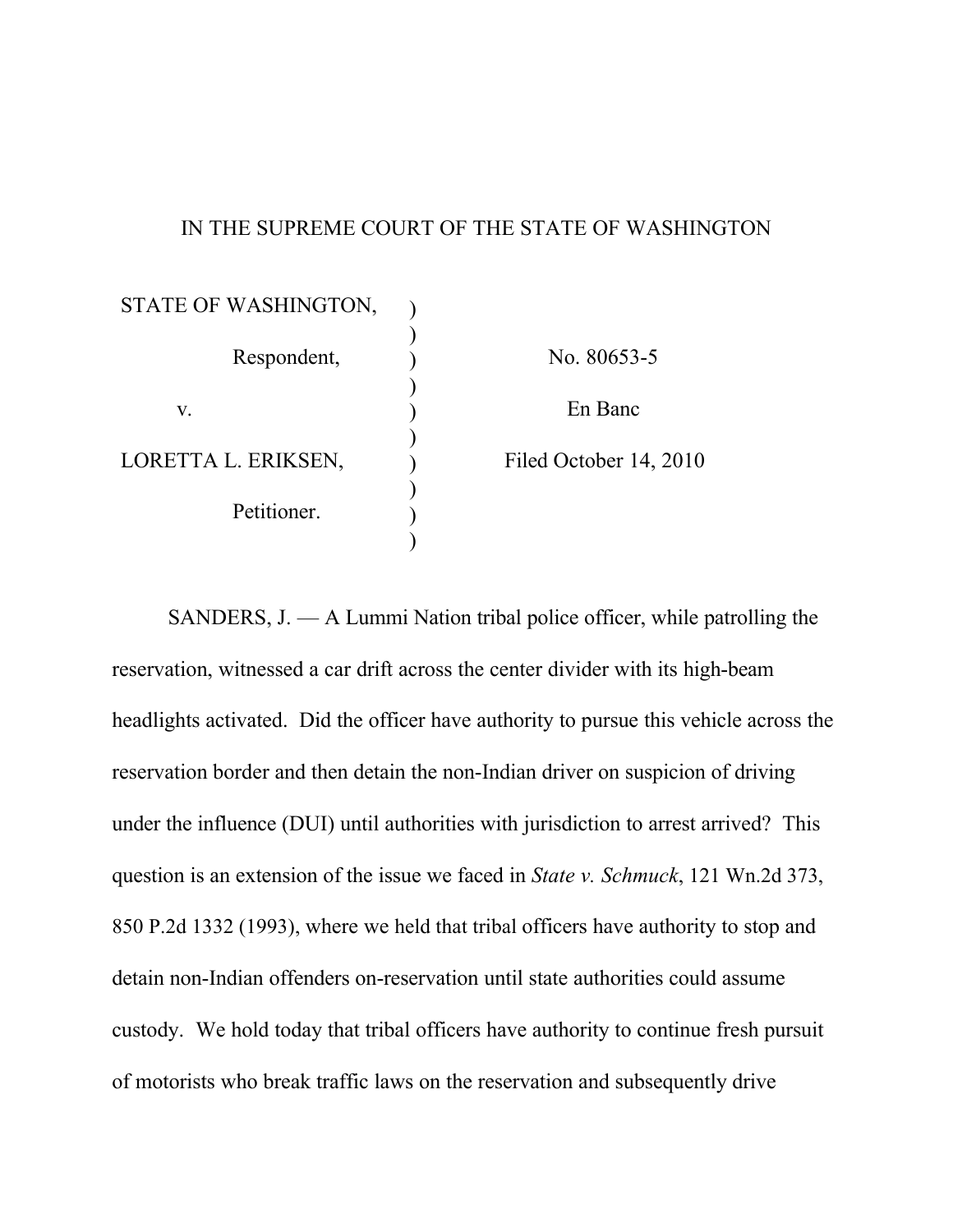beyond the reservation boundaries. We affirm the trial court.

#### **FACTS**

While patrolling the Lummi reservation sometime after 1:30 a.m. on August 10, 2005, Officer Mike McSwain of the Lummi Nation Police Department (LNPD) observed a vehicle coming toward him on Slater Road with its high beams glaring. McSwain flashed his headlights to remind the driver (later identified as Loretta Eriksen) to dim the high beams, but the driver did not comply. McSwain slowed his patrol car to prepare to turn around and pursue the car. <sup>1</sup> But "as the vehicle approached, it drifted across the center line into my lane of travel coming within a couple feet of my vehicle," McSwain testified. Clerk's Papers (CP) at 23 (Tr. (Jan. 26, 2006) at 8). "At that point, you know, I came to an immediate stop, getting ready to swerve in case it continued." *Id.* As the vehicle drifted back into its lane, McSwain observed a second car following very closely behind the drifting vehicle. McSwain turned his patrol car around, activated his emergency lights, and began pursuing both cars westbound on Slater Road.

After traveling approximately a quarter mile the cars turned into a gas station located off the Lummi reservation. The second car broke off, went around the west side of the station, and disappeared from McSwain's line of sight. McSwain

<sup>&</sup>lt;sup>1</sup> Under Lummi Nation Code of Laws, Traffic Code, 6.04.050(a), all drivers must use low-beams within 500 feet of oncoming cars. *Accord* RCW 46.37.220, .230.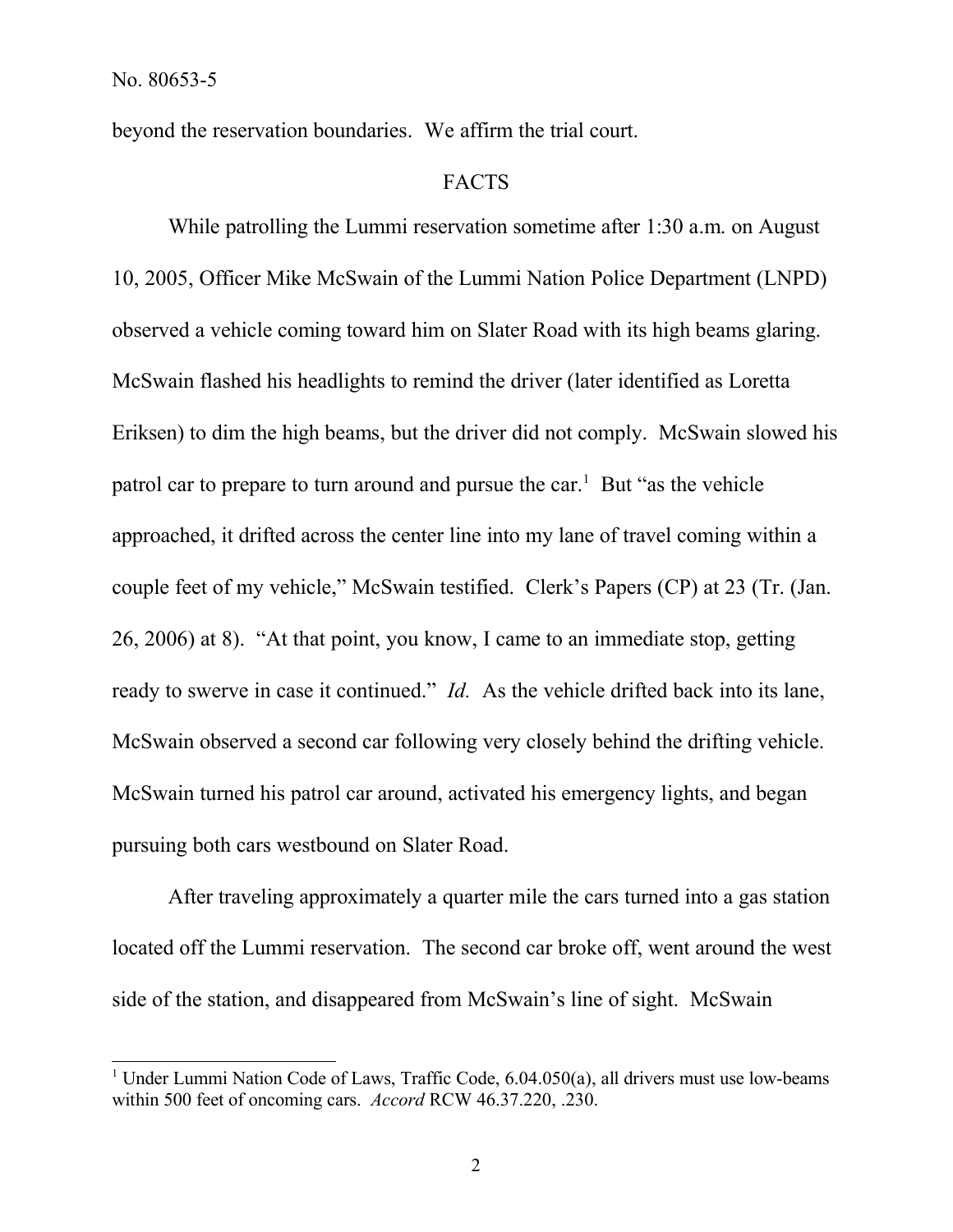stopped behind the first car and observed the passenger exit the vehicle and run to the driver's side, while the driver—soon to be identified as Eriksen—hopped over the center console and into the passenger's seat. McSwain commanded Eriksen and the passenger to stop moving and put their hands where he could see them. Then he called for backup. Two LNPD patrol cars arrived less than five minutes later.<sup>2</sup>

McSwain then asked Eriksen why she had jumped into the passenger seat. In slightly slurred speech, Eriksen said she had not been driving. McSwain warned her about making false statements. He also observed that her eyes were watery and bloodshot and she smelled strongly of alcohol. McSwain determined neither woman was a tribal member, so he contacted the Whatcom County Sheriff's Office, which is standard procedure for stops involving nontribal members.

McSwain asked Eriksen to step out of her car and follow him to his patrol vehicle. He noticed that "she was having difficulty keeping her balance and walking" and that "she began to sway back and forth . . . [as he] started to explain

<sup>&</sup>lt;sup>2</sup> LNPD officers complete training at either the Washington State Police Academy or the Federal Law Enforcement Training Academy and the Basic Law Enforcement Equivalency Academy provided by the Washington State Criminal Justice Training Commission. Br. of Amicus Curiae Lummi Nation, App. I (Aff. of Chief Gary James) at A-2. The commission, established in 1974, provides law enforcement training for all criminal justice personnel in Washington. *See* RCW 43.101.200; 1978 Letter Op. Att'y Gen. No. 18, at 5 (affirming commission authorized to train tribal police). All law enforcement officers must also obtain certification as peace officers from the commission, but until 2006 tribal law enforcement could not obtain this certification. *See*  RCW 43.101.095, .157 (authorizing tribal governments to obtain certification by entering into written agreements with the commission).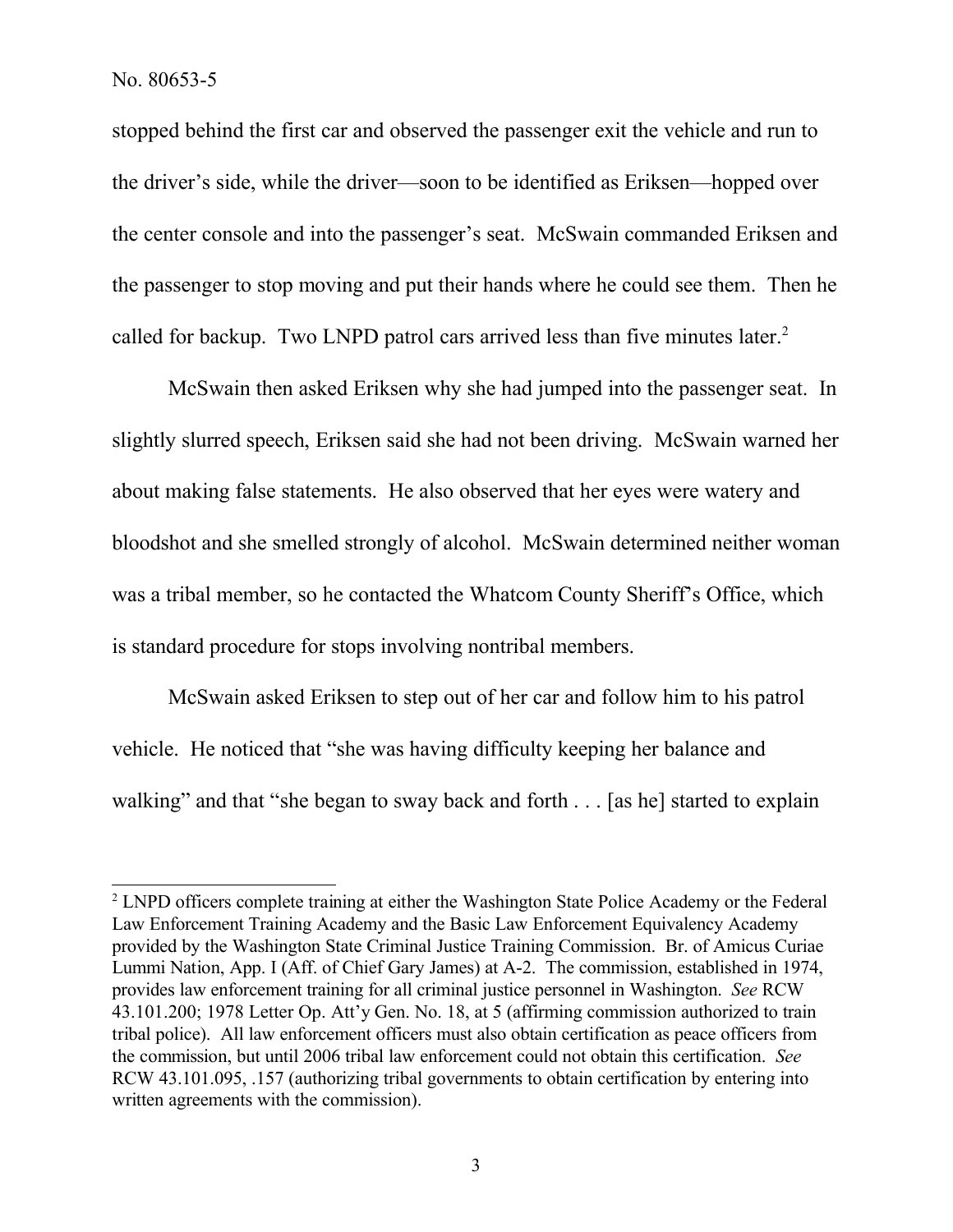to her what was going on  $\dots$ ." CP at 32 (Tr. (Jan. 26, 2006) at 17). McSwain advised Eriksen that she would be detained but not arrested and a sheriff's deputy would make a final determination. McSwain did not administer any sobriety tests and testified Eriksen would not take any tests. He then handcuffed Eriksen and placed her in the back of his patrol car until a Whatcom County sheriff's deputy arrived. McSwain remained at the scene until the deputy arrested Eriksen for DUI.

The trial court convicted Eriksen of DUI and denied her motion for reconsideration. The court reasoned that the Lummi Nation's inherent sovereign power—which includes enforcing internal criminal laws—authorizes tribal police to continue pursuing offenders who drive off the reservation. The court concluded that it would be inconsistent with this power, and Washington's policy of authorizing officers to cross jurisdictional boundaries when in "fresh pursuit," for "somebody [to] just cross the line and be scot-free." Verbatim Report of Proceedings (VRP) (Aug. 20, 2007) at 40-41. We granted Eriksen's motion for discretionary review to resolve this issue of first impression.

## ANALYSIS

# I. Tribal Authority

Jurisdictional disputes on Indian reservations involve overlapping federal, state, and tribal jurisdiction. *Schmuck*, 121 Wn.2d at 380.<sup>3</sup> Jurisdiction is a matter

4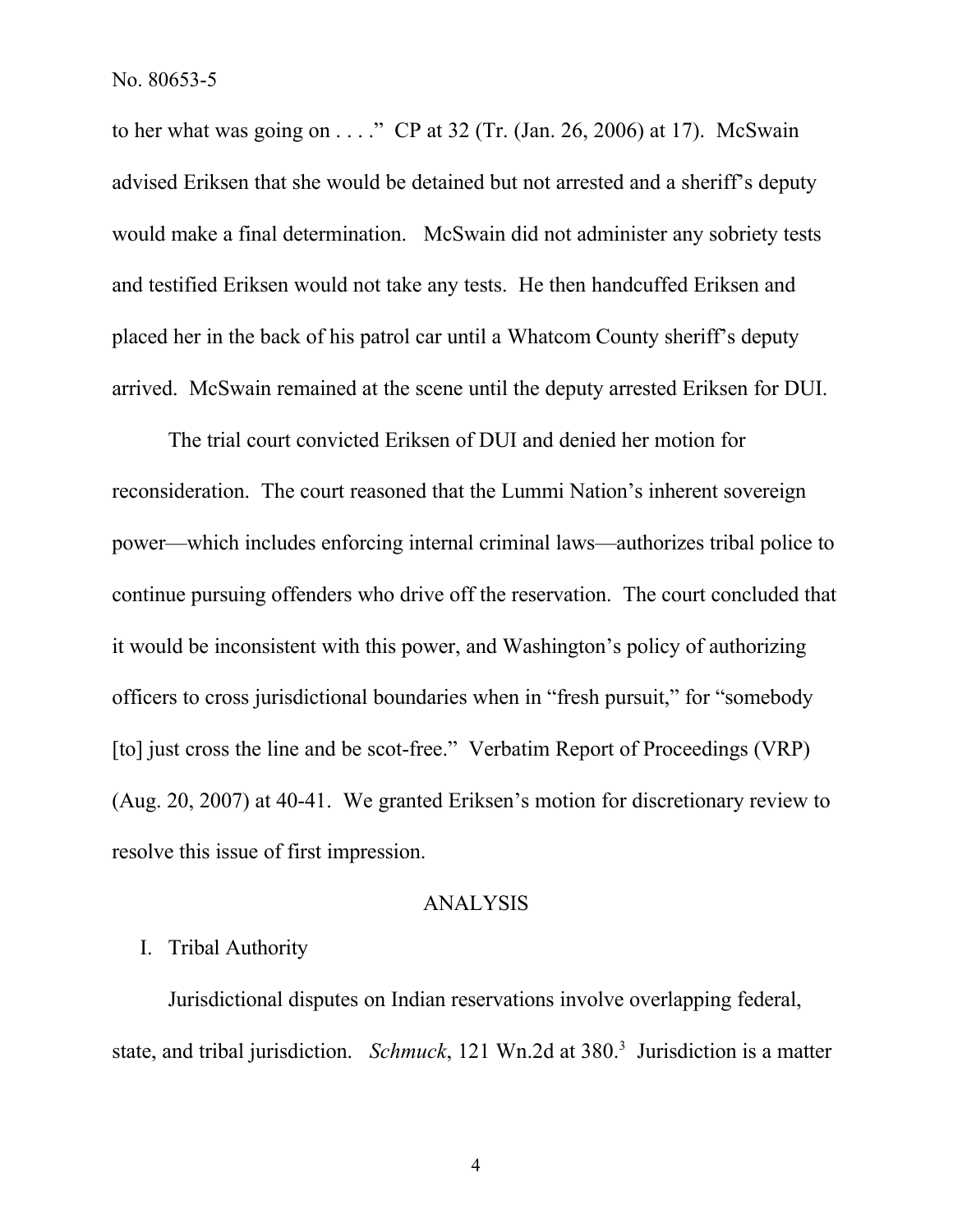of law that we review de novo when the location of a crime is not in dispute.<sup>4</sup> State *v. Waters*, 93 Wn. App. 969, 976, 971 P.2d 538 (1999) (citing *State v. L.J.M.*, 129 Wn.2d 386, 396, 918 P.2d 898 (1996)).

Whether a tribe has authority to stop and detain an individual necessarily involves an analysis of the limited sovereignty the tribe retains. *Schmuck*, 121 Wn.2d at 380. To determine whether tribes retain their sovereign powers, we must "look[] to the character of the power that the tribe seeks to exercise, not merely the location of events." *John v. Baker*, 982 P.2d 738, 752 (Ala. 1999). Tribes are "unique aggregations possessing attributes of sovereignty over both their members and their territory." *United States v. Mazurie*, 419 U.S. 544, 557, 95 S. Ct. 710, 42 L. Ed. 2d 706 (1975). "Intrinsic in this sovereignty is the power of a tribe to create and administer a criminal justice system." *Ortiz-Barraza v. United States*, 512 F.2d 1176, 1179 (9th Cir. 1975).

<sup>3</sup> *See also generally* U.S. Attys, U.S. Dep't of Justice, *Jurisdictional Summary*, *Title 9, Criminal Resource Manual* 689,

http://www.usdoj.gov/usao/eousa/foia\_reading\_room/usam/title9/crm00689.htm (last visited Oct. 12, 2010).

<sup>&</sup>lt;sup>4</sup> The trial court noted, "[T]here has been for many years a dispute between the County and the Tribe as to the boundaries of the Reservation . . . ." CP at 86 (Tr. (Jan. 26, 2006) at 71). The Lummi Nation considers both lanes of Slater Road to be within the reservation, while the county apparently claims the boundary runs down the middle of the road. Eriksen did not assign error to findings that the incident began on the reservation. This court considers unchallenged findings of fact verities on appeal. *State v. Hill*, 123 Wn.2d 641, 647, 870 P.2d 313 (1994). Therefore, we assume "the incident occurred or some portion of the incident occurred within the boundaries of the reservation"; the issue is whether the tribal officer had authority to pursue and detain off the reservation when the violation occurred on the reservation. VRP (Aug. 22, 2007) at 38-39.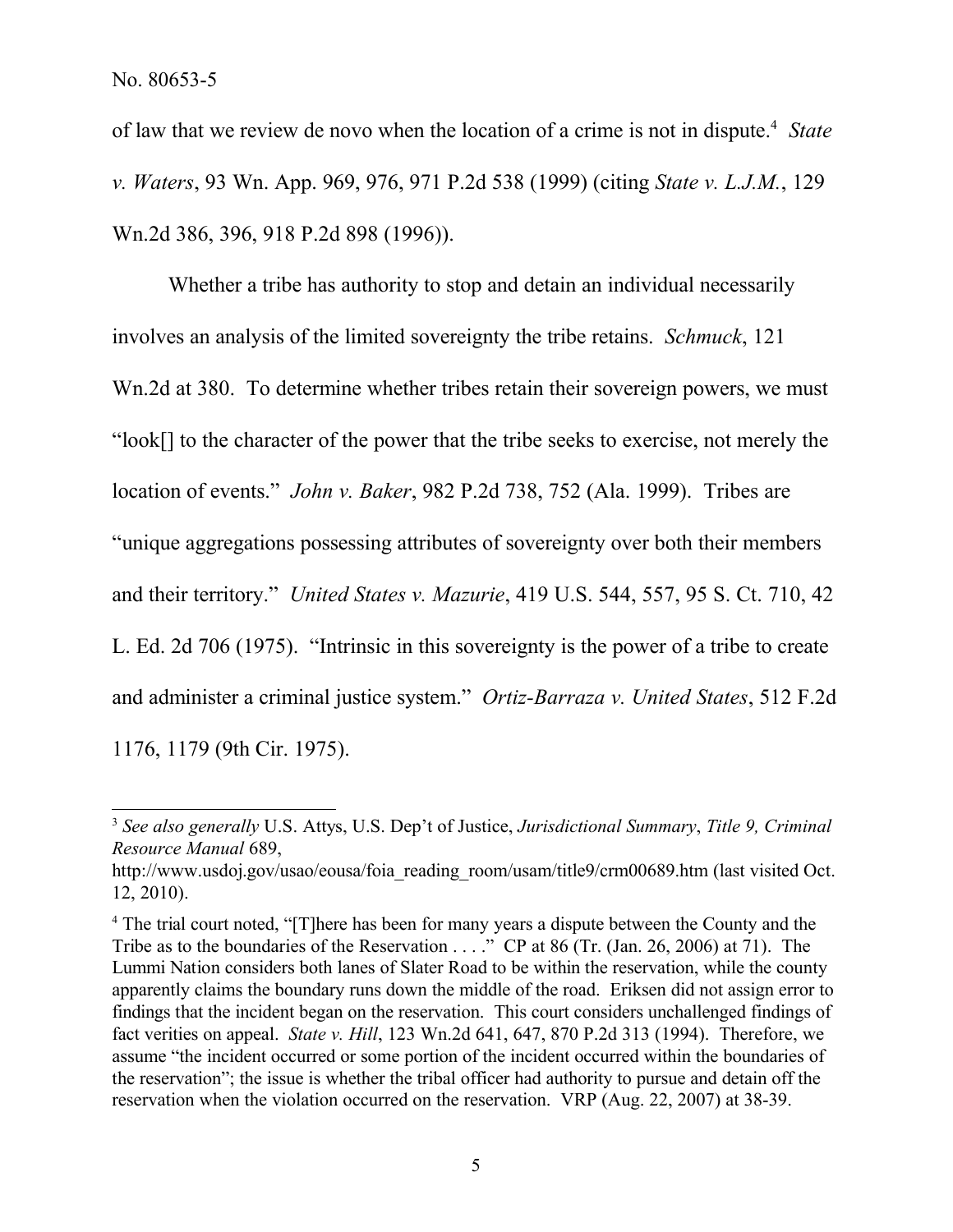However, Indian tribes have a unique dependent relationship with the United States. *See, e.g., Duro v. Reina*, 495 U.S. 676, 697, 110 S. Ct. 2053, 109 L. Ed. 2d 693 (1990). Because of this dependent status, the sovereign authority possessed by Indian tribes is less than that of nondependent sovereigns. *Nevada v. Hicks*, 533 U.S. 353, 378-79, 121 S. Ct. 2304, 150 L. Ed. 2d 398 (2001) (Souter, J., concurring); *Duro*, 495 U.S. 676; *Montana v. United States*, 450 U.S. 544, 564, 101 S. Ct. 1245, 67 L. Ed. 2d 493 (1981); *Oliphant v. Suquamish Indian Tribe*, 435 U.S. 191, 195, 98 S. Ct. 1011, 55 L. Ed. 2d 209 (1978). Thus, the United States Supreme Court has held that tribal sovereignty over nonmembers is not an inherent power retained by Indian tribes. *See*, *e.g.*, *South Dakota v. Bourland*, 508 U.S. 679, 695 n.15, 113 S. Ct. 2309, 124 L. Ed. 2d 606 (1993) ("tribal sovereignty over nonmembers 'cannot survive without express congressional delegation'" (quoting *Montana*, 450 U.S. at 564)).

The United States Supreme Court has held that the dependent nature of Indian tribes has implicitly divested some powers traditionally associated with sovereignty. *Hicks*, 533 U.S. at 378-79 (Souter, J., concurring); *Duro*, 495 U.S. 676; *Montana*, 450 U.S. at 564, *Oliphant*, 435 U.S. at 195. This divestiture includes all criminal jurisdiction and nearly all civil jurisdiction over non-Indians. However, powers lost through dependent sovereign status can be restored through

6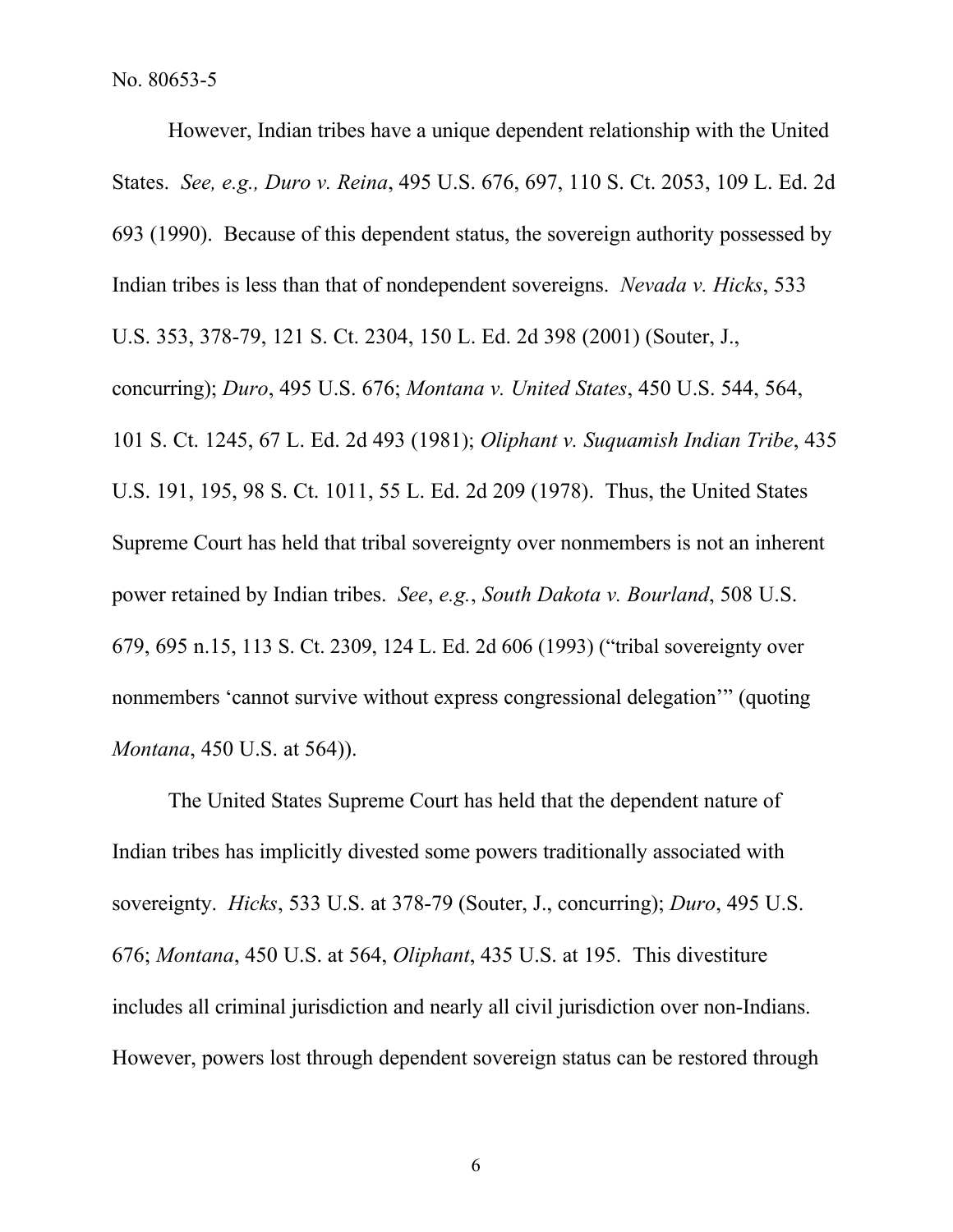positive federal law, such as treaty provisions or acts of Congress.

The United States Supreme Court has limited tribal authority over non-Indians. In *Oliphant*, the Supreme Court stated, "We granted [review of the present case] to decide whether Indian tribal courts have criminal jurisdiction over non-Indians. We decide that they do not." 435 U.S. at 195. In *Montana*, the Court held that the Crow Tribe could not prohibit on-reservation fishing and hunting by non-Indians. The Court endorsed the "general proposition that the inherent sovereign powers of an Indian tribe do not extend to the activities of nonmembers of the tribe." *Montana*, 450 U.S. at 565 (citing *Fletcher v. Peck*, 10 U.S. (6 Cranch) 87, 147, 3 L. Ed. 162 (1810)). The Court noted two exceptions to this rule: (1) tribes may regulate the activities of nonmembers who enter consensual relationships with the tribe and (2) tribes may exercise civil authority over non-Indians' conduct on land "within its reservation when that conduct threatens or has some direct effect on the political integrity, the economic security, or the health or welfare of the tribe." *Id.* at 565-66.

The Court has since held that the *Montana* exceptions are to be narrowly construed. In *Strate v. A-1 Contractors*, 520 U.S. 438, 117 S. Ct. 1404, 137 L. Ed. 2d 661 (1997), the Court made clear that the second *Montana* exception included a necessity requirement. In that case, the Court considered the *Montana* 

7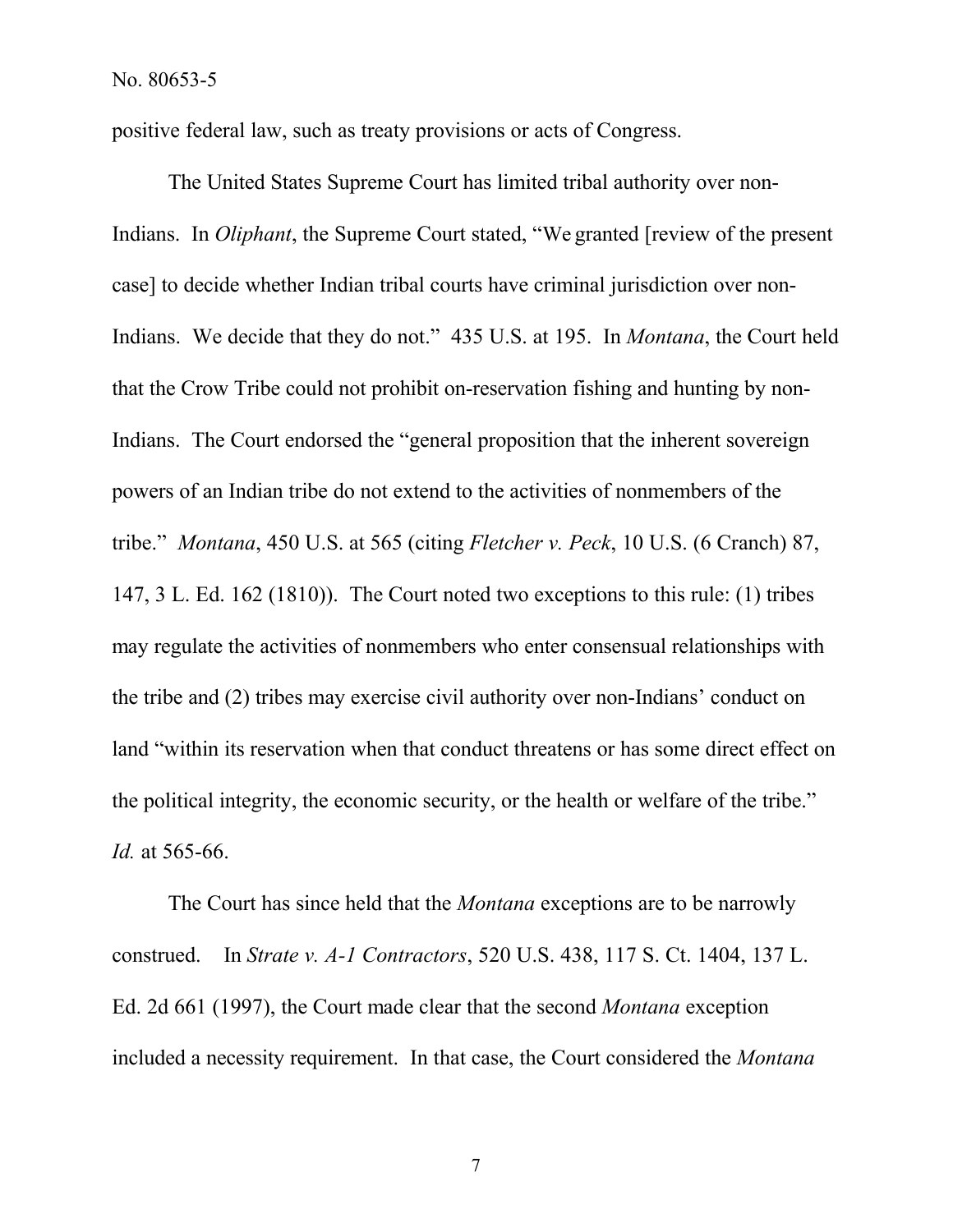exceptions in the context of alleged tribal jurisdiction over a car accident on a state highway running through tribal lands. After deciding that the first exception was inapplicable, the Court turned to the question of maintaining tribal safety. The Court emphasized that this power did not extend "'beyond what is necessary to protect tribal self-government or to control internal relations.'" *Strate*, 520 U.S. at 459 (quoting *Montana*, 450 U.S. at 564).

Treaties, agreements, and statutes must be liberally construed in favor of the tribe, and all ambiguities are to be resolved in its favor. *Choctaw Nation of Indians v. United States*, 318 U.S. 423, 431-32, 63 S. Ct. 672, 87 L. Ed. 877 (1943) ( "[T]reaties are construed more liberally than private agreements . . . . Especially is this true in interpreting treaties and agreements with the Indians[, which are to be construed] 'in a spirit which generously recognizes the full obligation of this nation to protect the interests of [the Indians].'" (quoting *Tulee v. Washington*, 315 U.S. 681, 684-85, 62 S. Ct. 862, 86 L. Ed. 1115 (1942))).

The parties agree on appeal that the incident began on the Lummi Reservation; therefore the narrow issue before us is whether McSwain had authority to stop a non-Indian driver, who pulled over *after* she crossed the reservation boundary, and then detain her until a deputy with jurisdiction to arrest arrived.<sup>5</sup>

<sup>&</sup>lt;sup>5</sup> The State does not argue that even if the pursuit and detention were unlawful, the illegal arrest would not prevent subsequent prosecution. *Cf. State v. Barker*, 143 Wn.2d 915, 922 n.4, 25 P.3d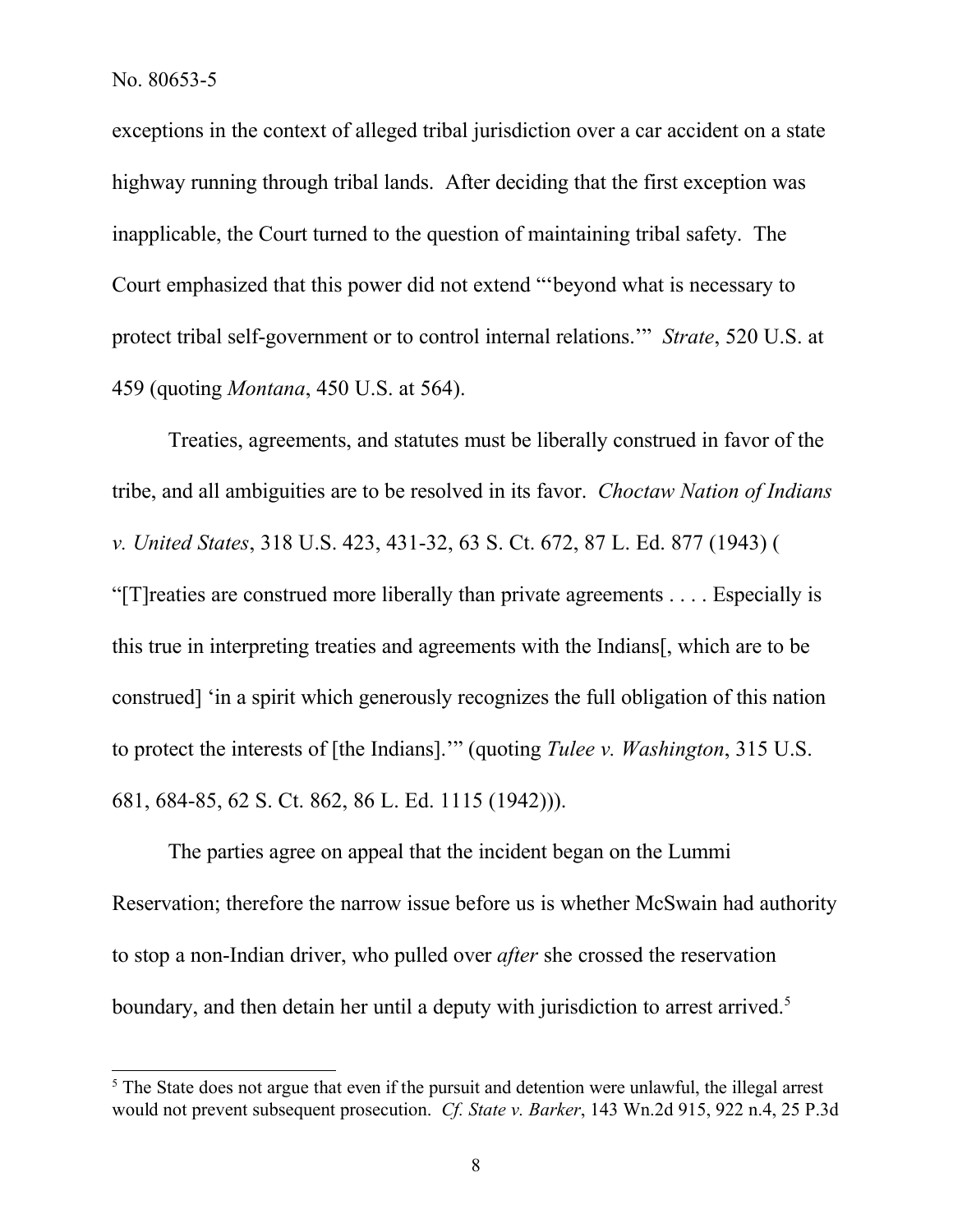II. Stop and Detention

Tribal police officers are often first responders when problems arise on reservations, but it is not always apparent during the investigation stage whether the tribe possesses jurisdiction over the offender.<sup>6</sup> In recognition of this problem, the United States Supreme Court has consistently affirmed that tribal police have authority to stop and detain non-Indian offenders until they can be turned over to authorities with jurisdiction. *See, e.g., Duro*, 495 U.S. at 697 ("Where jurisdiction to try and punish an offender rests outside the tribe, tribal officers may exercise their power to detain the offender and transport him to the proper authorities."); *Strate*, 520 U.S. at 456 n.11 ("We do not here question the authority of tribal police . . . to detain and turn over to state officers nonmembers stopped on the highway for conduct violating state law." (quoting *Schmuck*, 121 Wn.2d at 390)); *see also Oliphant,* 435 U.S. at 208.

This court, along with the Eighth and Ninth Circuit Courts of Appeals, has also held tribal police have inherent authority to stop non-Indians who violate the

<sup>423 (2001) (</sup>suppressing evidence obtained unlawfully in fresh pursuit across state borders yet leaving undecided whether the exclusionary rule applies to Washington's fresh pursuit statute). Accordingly we decide the case only on the basis of the issue set forth by the parties in their briefs. RAP 12.1(a).

<sup>6</sup> *See generally* Stewart Wakeling et al., Office of Justice Progs., U.S. Dep't of Justice*, Policing on American Indian Reservations: A Report to the National Institute of Justice* (July 2001), *available at* http://www.ncjrs.gov/pdffiles1/nij/188095.pdf.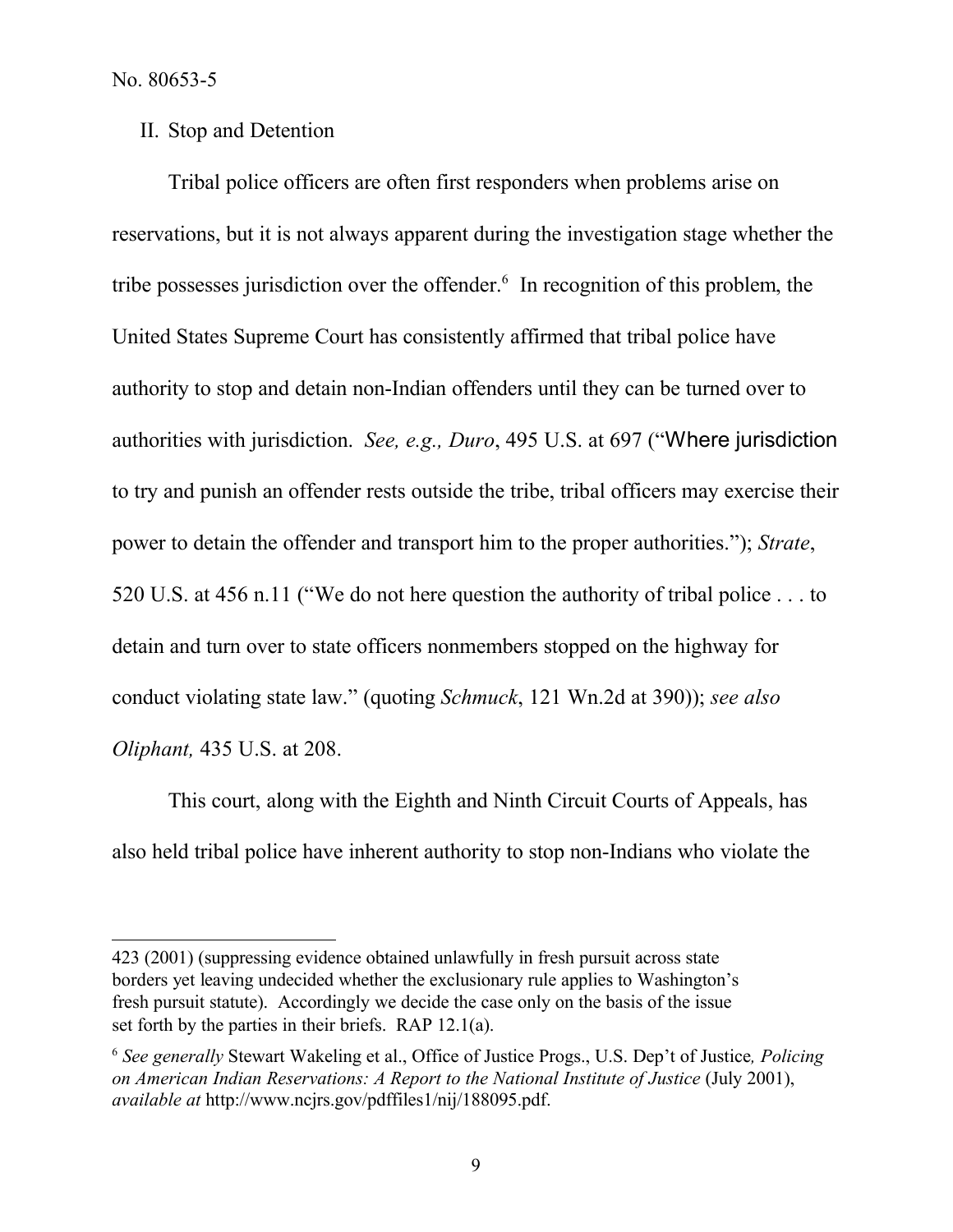law on public roads within the reservation and detain them until they can be turned over to state authorities. *See, e.g.*, *Schmuck*, 121 Wn.2d at 396; *Ortiz-Barraza*, 512 F.2d at 1180 (holding that a tribal officer was authorized to stop and search non-Indian driver on the reservation); *United States v. Terry*, 400 F.3d 575, 579-80 (8th Cir. 2005) (upholding overnight detention of a non-Indian in a tribal jail when state law enforcement officials could not take custody until the next morning).<sup>7</sup> The superior court therefore correctly looked to this court's analysis in *Schmuck* as a starting point.

In *Schmuck* we held:

Indian tribes are limited sovereigns which retain the power to prescribe and enforce internal criminal and civil laws. This power necessarily includes the authority to stop a driver on the reservation to investigate a possible violation of tribal law and determine if the driver is an Indian, subject to the jurisdiction of that law.

*Schmuck*, 121 Wn.2d at 380. As in *Schmuck*, the Lummi Nation does not assert

authority to arrest and prosecute Eriksen for DUI but merely claims the power to

*stop and detain* her until she could be turned over to Whatcom County officials.

<sup>7</sup> Tribal jurisdiction also occasionally extends beyond Indian country in other contexts. In *John v. Baker*, 982 P.2d 738, 752 (Ala. 1999), the Alaska Supreme Court upheld a tribal court's authority to adjudicate a child custody dispute—arising outside Indian country—between members of two separate tribes: "[I]n determining whether tribes retain their sovereign powers, the United States Supreme Court looks to the character of the power that the tribe seeks to exercise, not merely the location of events." In *Settler v. Lameer*, 507 F.2d 231, 239-40 (9th Cir. 1974), the Ninth Circuit Court of Appeals recognized the power of tribes in Washington to regulate their off-reservation hunting and fishing rights reserved by treaty.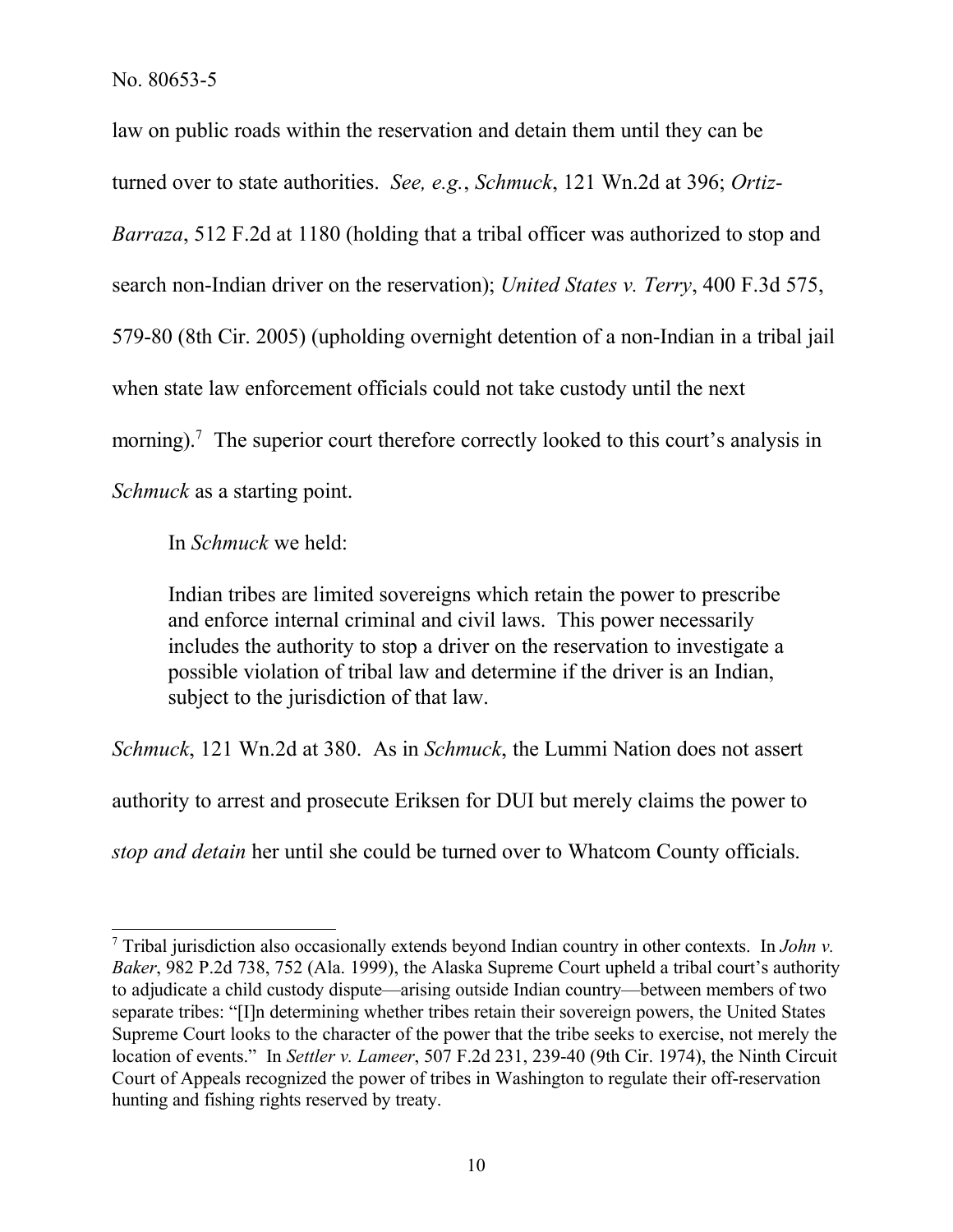*Schmuck*, 121 Wn.2d at 379. 8

Absent controlling federal law, tribes retain jurisdiction over events in Indian country: "Perhaps the most basic principle of all Indian law, supported by a host of decisions, is that those powers lawfully vested in an Indian nation are not, in general, delegated powers granted by express acts of Congress, but rather 'inherent powers of a limited sovereignty which has never been extinguished.'" Cohen's Handbook of Federal Indian Law § 4.01[1][a] at 206 (2005) (quoting *United States v. Wheeler*, 435 U.S. 313, 322-23, 98 S. Ct. 1079, 55 L. Ed. 2d 303 (1978)). Therefore, Congress may constitutionally execute provisions of a treaty even if doing so affects state interests. *Antoine v. Washington*, 420 U.S. 194, 203-05, 95 S. Ct. 944, 43 L. Ed. 2d 129 (1975) (absence of state as party to hunting and fishing agreements did not detract from validity). Congress's authority over Indian affairs is "plenary and exclusive," which refers to supremacy of federal over state law. *Washington v. Confederated Bands & Tribes of Yakima Indian Nation*, 439 U.S. 463, 470-71, 99 S. Ct. 740, 58 L. Ed. 2d 740 (1979). In *Schmuck*, we recognized that tribes retain their existing sovereign powers until Congress acts, 121 Wn.2d at 380, even though the nature of tribes' sovereign powers is necessarily reduced by

<sup>8</sup> *See* Br. of Amicus Curiae Lummi Nation at 5 ("The Nation is asserting a sovereign interest in the act of stopping and detaining any person who violates the law while on the Lummi Reservation, even if the tribal police officer cannot complete the stop until after the motorist has driven beyond the Reservation boundaries.").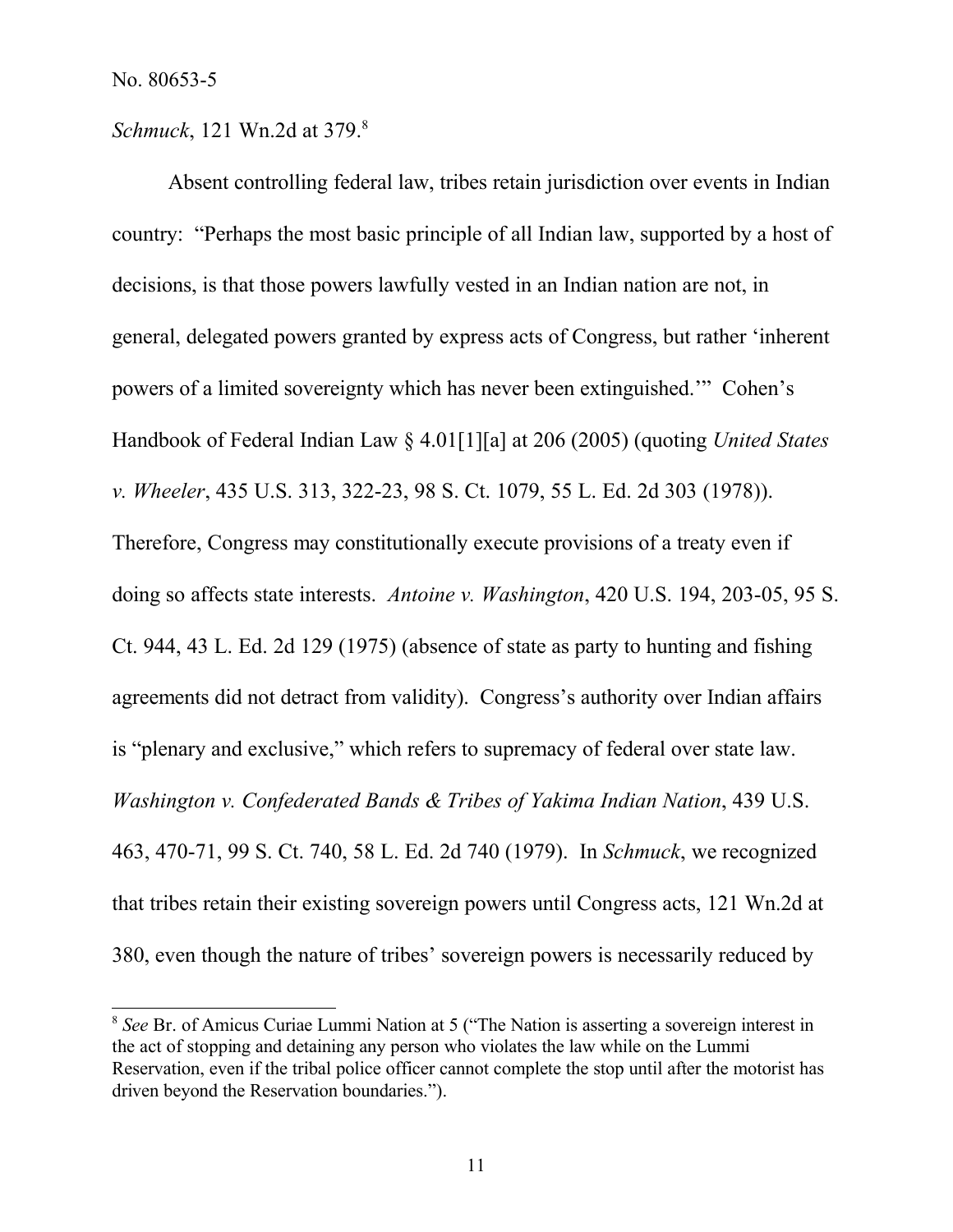virtue of their dependent status.

As sovereigns, tribes exercise at least concurrent jurisdiction over all crimes committed by Indians in Indian country. *See Wheeler*, 435 U.S. at 328-29. Tribes have an inherent power of self-governance, which includes the power to prescribe and enforce internal laws, including a traffic code. *Schmuck*, 121 Wn.2d at 381-82 (citing *Wheeler*, 435 U.S. at 326). "Fundamental to enforcing any traffic code is the authority by tribal officers to stop vehicles violating that code on roads within a reservation." *Id*. at 382. In *Schmuck* we stated:

Only by stopping the vehicle could [the officer] determine whether the driver was a tribal member, subject to the jurisdiction of the Tribe's traffic code. The alternative would put tribal officers in the impossible position of being unable to stop any driver for fear they would make an unlawful stop of a non-Indian. Such a result would seriously undercut the Tribe's ability to enforce tribal law and would render the traffic code virtually meaningless.

*Id*. at 383.

*Schmuck* therefore recognized that stops are essential components of the tribe's sovereign power to make and enforce its own traffic laws against its own members. While *Strate* later narrowed *Montana*'s second exception to those cases where the tribe's actions are "'necessary to protect tribal self-government or to control internal relations,'" here the Lummi Nation seeks to do exactly that. *Strate*, 520 U.S. at 459 (quoting *Montana*, 450 U.S. at 564). To stop offending motorists,

12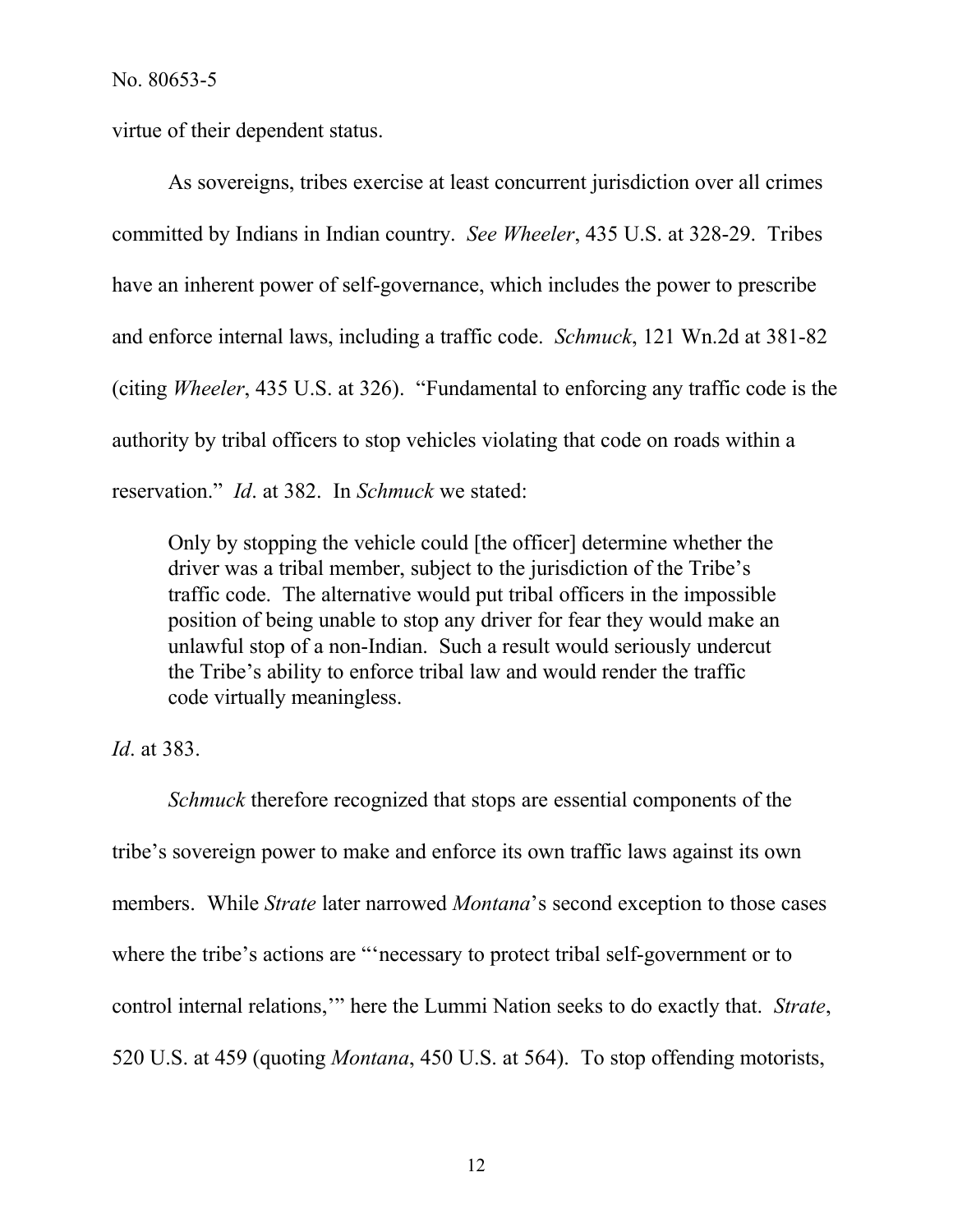the tribe calls upon "'the right of reservation Indians to make their own laws and be ruled by them.'" *Id*. (quoting *Williams v. Lee*, 358 U.S. 217, 220, 79 S. Ct. 269, 3 L. Ed. 2d 251 (1959)). For the tribe to make and enforce its own laws, it must necessarily be able to stop drivers who offend the tribe's traffic code to see if they fall under the tribe's jurisdiction. This requirement fits squarely into *Montana*'s second exception.

Regarding the authority to detain, after a stop is made an express treaty provision requires tribal officers to detain non-Indian offenders until state authorities are able to assume custody. In 1855, the Lummi Nation and the United States entered into the Treaty of Point Elliott, which established the Lummi Reservation. Treaty between the United States and the Dwámish, Suguámish, and other allied and subordinate Tribes of Indians in Washington Territory, Jan. 22, 1855, art. 9, 12 Stat. 927 (hereinafter Treaty of Point Ellliott). <sup>9</sup> Article 9 of the treaty expressly provides that the tribes shall turn over to government authorities anyone who violates United States law: "[T]he said tribes agree not to shelter or conceal offenders against the laws of the United States, but to deliver them up to the

<sup>&</sup>lt;sup>9</sup> The United States Senate ratified more than 400 treaties with Indian nations until 1871, when the Congress prohibited further treaty-making. Cohen's Handbook of Federal Indian Law § 4.05[1], at 276. These treaties are both a source of federal law and tribal law in areas such as tribal boundaries and use of natural resources. *See, e.g.*, *Minnesota v. Mille Lacs Band of Chippewa Indians*, 526 U.S. 172, 119 S. Ct. 1187, 143 L. Ed. 2d 270 (1999) (upholding treaty right to off-reservation hunting and fishing).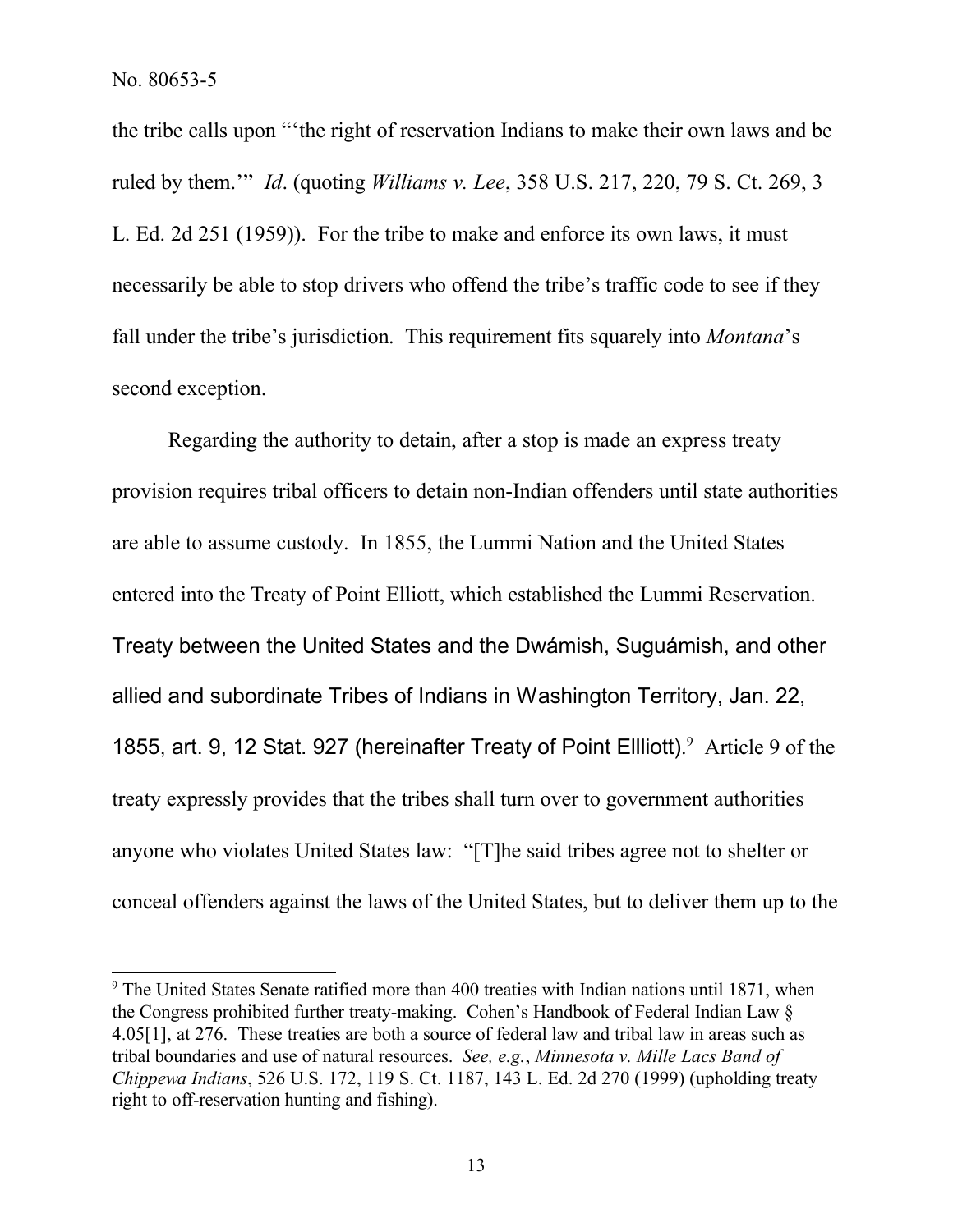authorities for trial." Thus the Lummi Nation is obliged by treaty to turn over lawbreakers rather than create safe havens for them to act with impunity. *See Schmuck*, 121 Wn.2d at 384-85 (noting article 9 reflected concern that non-Indians would attempt to avoid prosecution by hiding out on reservations (citing H.R. Rep. No. 474, 23d Cong., 1st Sess., at 98 (1834))). Accordingly, the Lummi Nation is empowered by the terms of the Treaty of Point Elliott to detain offenders until state officials can take custody. *See Schmuck*, 121 Wn.2d at 383-86.<sup>1</sup> The Lummi Nation therefore has authority to stop, under its sovereign authority, and detain, pursuant to the Treaty of Point Elliott, non-Indian offenders who violate traffic laws until state authorities can assume custody.

# III.Fresh Pursuit

"Given the inherent mobility of a driving offense, the fresh pursuit doctrine is a necessary means of cooperatively enforcing traffic laws to ensure public safety." *Vance v. Dep't of Licensing*, 116 Wn. App. 412, 416, 65 P.3d 668 (2003) (citing

<sup>&</sup>lt;sup>1</sup> As we noted in *Schmuck*, requiring tribal officers to release non-Indians suspected of drunk driving would also be absurd:

<sup>&</sup>quot;To hold that an Indian police officer may stop offenders but upon determining they are non-Indians must let them go, would be to subvert a substantial function of Indian police authorities and produce a ludicrous state of affairs which would permit non-Indians to act unlawfully, with impunity, on Indian lands."

<sup>121</sup> Wn.2d at 392 (quoting *State v. Ryder*, 98 N.M. 453, 456, 649 P.2d 756, *aff'd on other grounds*, 98 N.M. 316, 648 P.2d 777 (1982).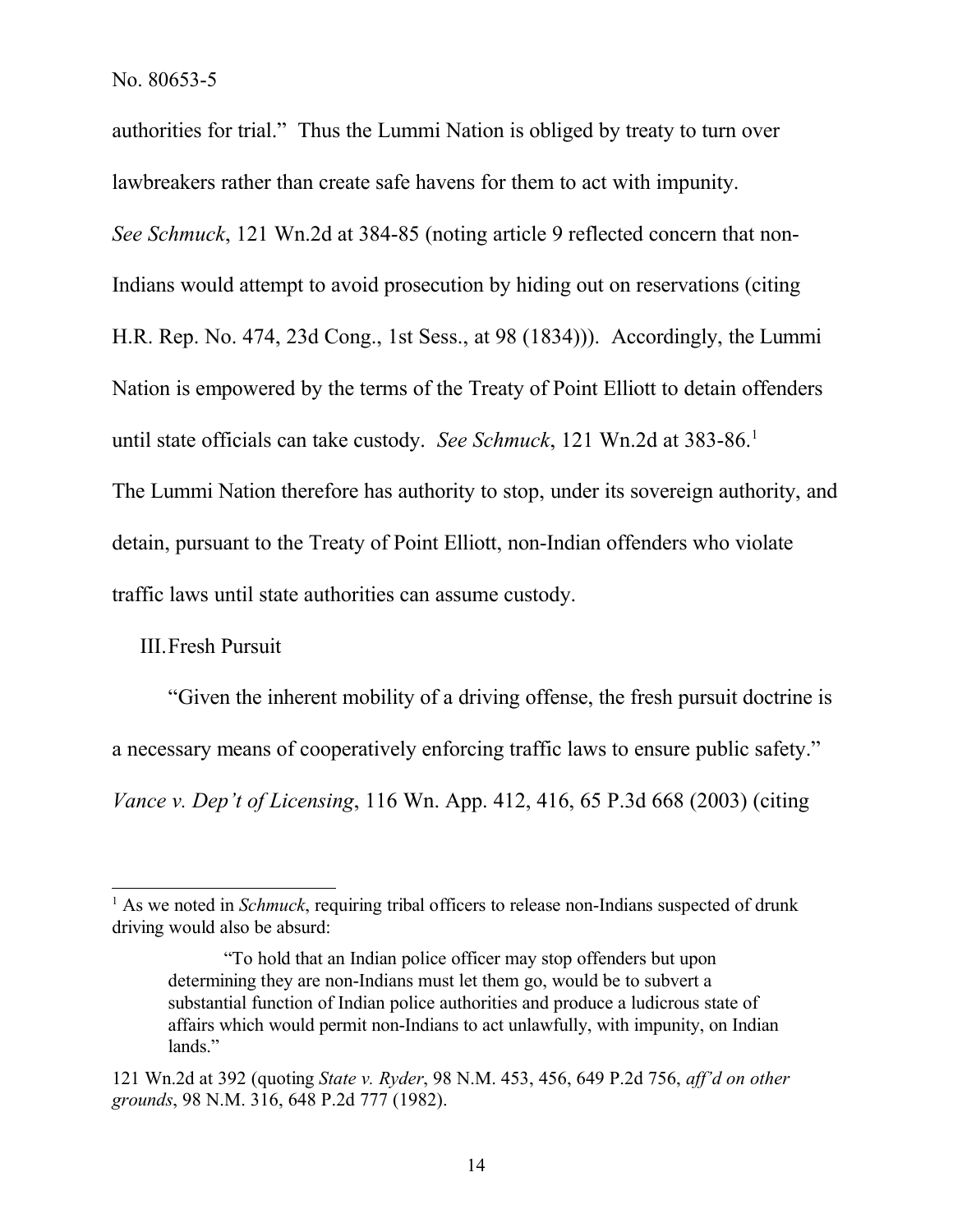*City of Tacoma v. Durham*, 95 Wn. App. 876, 881, 978 P.2d 514 (1999)). It follows that the fresh pursuit doctrine applies to the Lummi Nation because it is a necessary means of actualizing the tribe's power to enforce its internal laws. The "power to regulate is only meaningful when combined with the power to enforce." *Settler v. Lameer*, 507 F.2d 231, 238 (9th Cir. 1974).<sup>11</sup>

Division Three of the Court of Appeals, the Lummi Nation, and the Ninth Circuit have all allowed nontribal law enforcement officers to cross jurisdictional boundaries into Indian reservations when in fresh pursuit of suspects. *Waters* held that Omak Police Department officers had authority under the fresh pursuit doctrine to arrest an enrolled member of the Colville Confederated Tribes on the Colville Reservation. 93 Wn. App. at 977-78. The officers had seen Thomas Waters's car peel away from a stoplight and cross the center line toward police. *Id.* at 973. When the officers activated their vehicle's emergency lights, Waters led them on a high-speed chase and finally stopped on tribal reservation property, where they arrested him for felony eluding, DUI, resisting arrest, and driving with a suspended

<sup>&</sup>lt;sup>11</sup> Similarly, District of Columbia courts have held that United States Capitol Police have authority to continue pursuits that begin and go beyond the Capitol grounds. *In re C.A.P.*, 633 A.2d 787 (D.C. 1993) (officers who initiate stops on Capitol grounds may continue to pursue the motorists under doctrine of fresh pursuit); *Andersen v. United States*, 132 A.2d 155 (D.C.), *aff'd*, 102 U.S. App. D.C. 313, 253 F.2d 335 (1957) (authorizing Capitol Police to arrest outside of their jurisdiction if circumstances leading to arrest were immediately connected to their duties within the boundaries), *cert. denied*, 357 U.S. 930 (1958).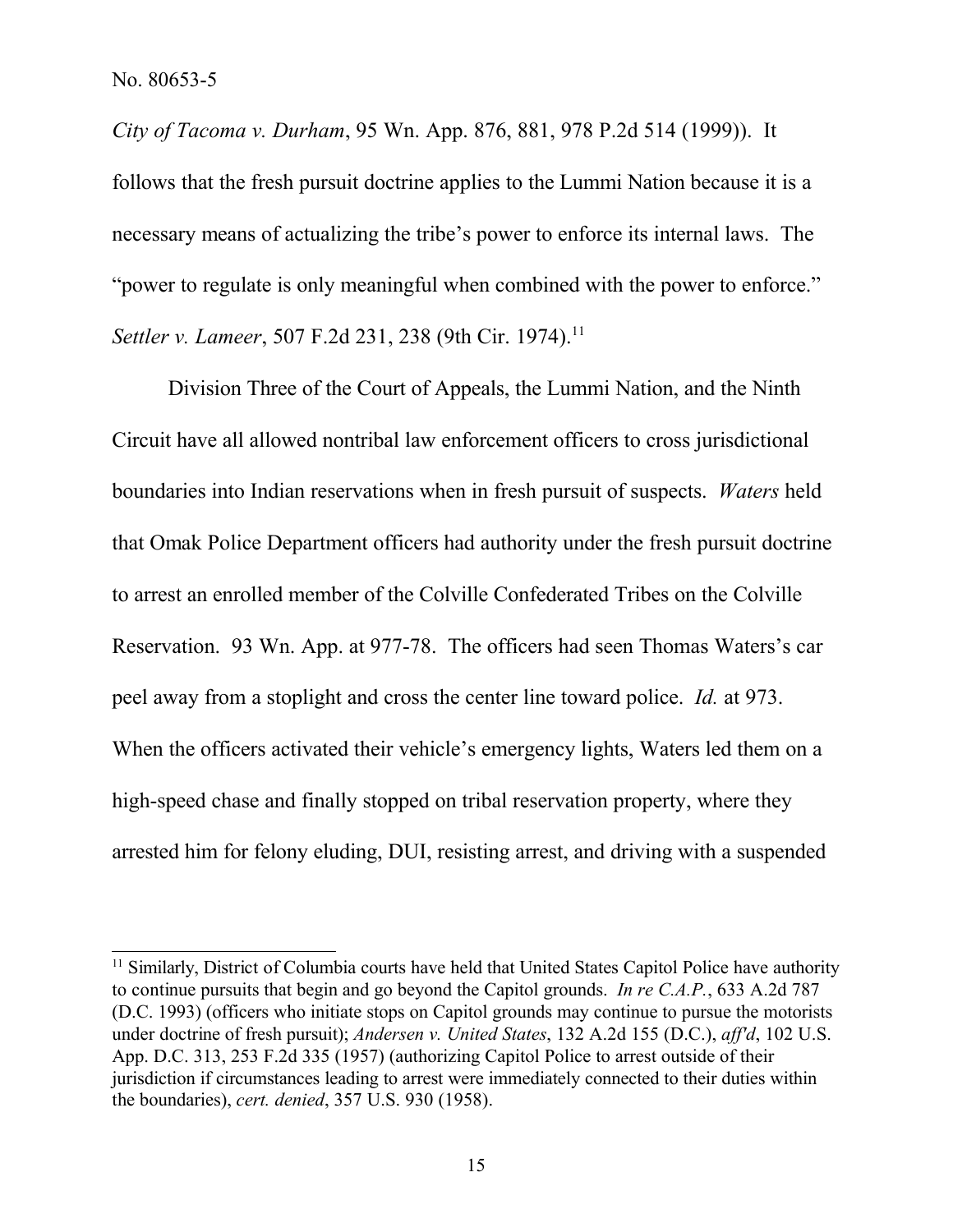license.<sup>12</sup> *Id.* Division Three rejected Waters's argument that the officers lacked jurisdiction to stop him: "Everybody, with or without probable cause for arrest, is required to stop for the police. RCW 46.61.024. Once the police car displayed its flashing lights, Mr. Waters was required to stop, even in the absence of an infraction." *Id*. at 978.

Under the doctrine of "hot pursuit," the Ninth Circuit upheld the jurisdiction of a sheriff's deputy who followed a tribal member who had been "tailgating" the deputy's marked patrol car on a state highway in Indian country. *United States v. Patch*, 114 F.3d 131, 132-34 (9th Cir.), *cert. denied*, 522 U.S. 983 (1997). Taylor Patch, a member of the Colorado River Indian Tribe, argued that the deputy was trespassing when he followed him to his home in Indian country. The court held that the deputy had observed Patch's reckless driving and had authority to conduct a *Terry*<sup>13</sup> stop to determine if Patch was a tribal member and whether the deputy had jurisdiction to issue a citation. *Id.* at 134 (citing *Schmuck*, 121 Wn.2d at 382-83 for the proposition that a tribal officer may stop a speeding vehicle if the driver is a tribal member).

The Lummi Tribal Court also recognized the authority of a Whatcom County

<sup>&</sup>lt;sup>12</sup> Although two of the officers were commissioned tribal officers, the Court of Appeals considered the fresh pursuit an independent and sufficient basis for their authority to arrest on the reservation. *Waters*, 93 Wn. App. at 973, 978.

<sup>13</sup> *Terry v. Ohio*, 392 U.S. 1, 88 S. Ct. 1868, 20 L. Ed. 2d 889 (1968).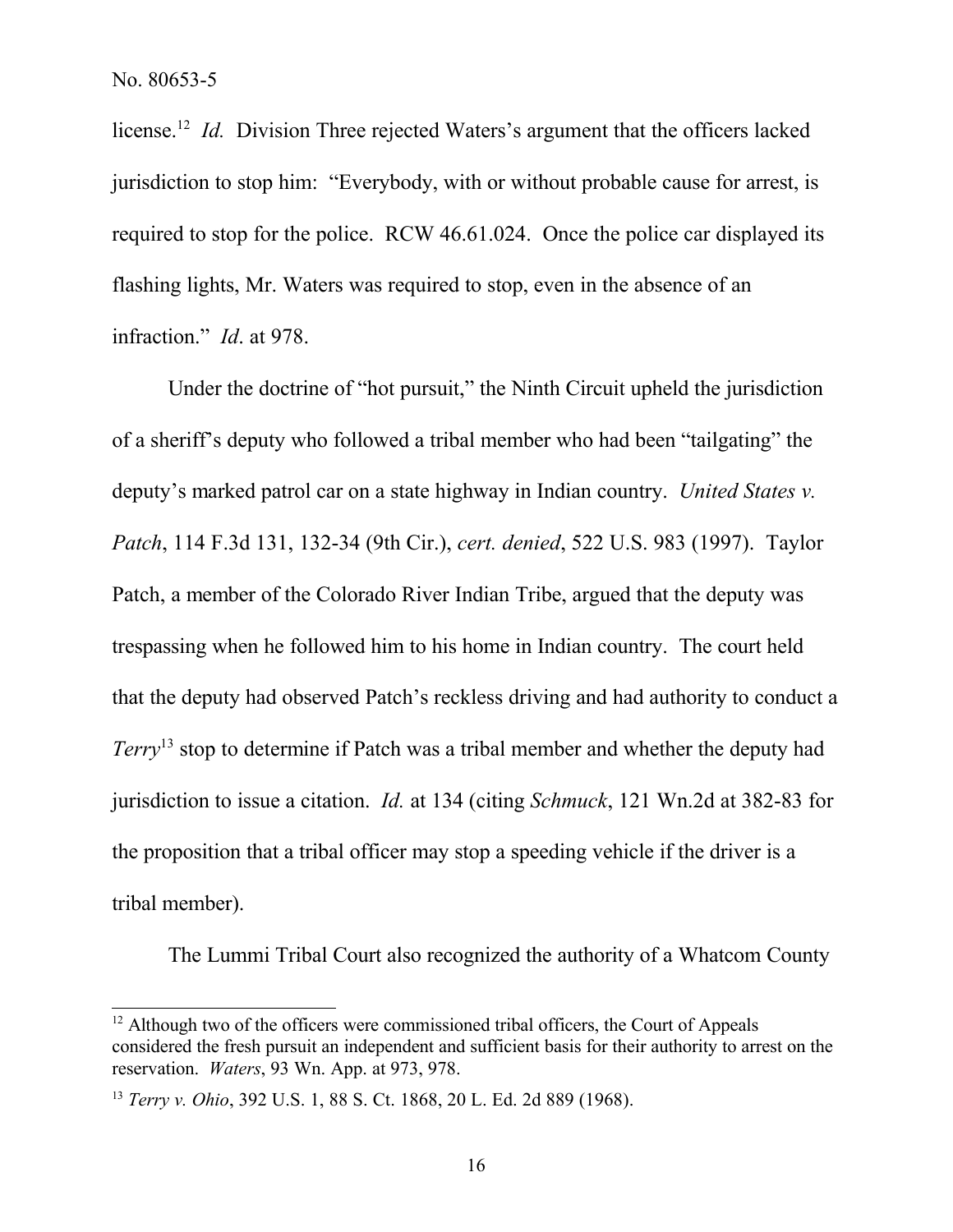sheriff's deputy to come onto the reservation in pursuit of a tribal member who allegedly stole from a convenience store outside the reservation.

*Lummi Nation v. Scarborough*, No. 2008-CRCO-2084, Dec. & Order at 1-4 (Lummi Tribal Court Jan. 5, 2009).<sup>14</sup> The tribal member filed a motion to dismiss, arguing that the deputy did not have jurisdiction to investigate criminal activity on tribal land and that the officer was not covered under the Lummi Nation Code of Laws, Code of Offenses, 5.07.055, which deals with obstructing a public servant as a "Law Enforcement Officer." *Id.* at 2. The court denied the motion, reasoning that the deputy was "attempting to investigate a crime that had taken place off the reservation by unknown individuals. He had no way of knowing whether those individuals were Lummi, non-Native Lummi, or non-Native." *Id.* at 3. Moreover, the court noted that "[t]here are many situations that can arise that would result in an officer from a jurisdiction other than Lummi being on the reservation. It stands to reason that those officers should not be obstructed in carrying out their responsibilities any more than a Lummi officer." *Id.* at 3-4.

The doctrine of fresh pursuit has also arisen in cross-jurisdictional cases across national borders.<sup>15</sup> None of the settled law in these areas may be wholly

<sup>14</sup> *See* Br. of Amicus Curiae Lummi Nation, App. II at A-5.

<sup>&</sup>lt;sup>15</sup> "Hot pursuit" of unauthorized oceangoing vessels across *national* borders is an ancient doctrine of the law of nations. *See* Glanville L. Williams, *The Juridical Basis of Hot Pursuit*, 20 Brit. Y.B. Int'l L. 83, 84 (1939). Although no customary right of hot pursuit across national *land* borders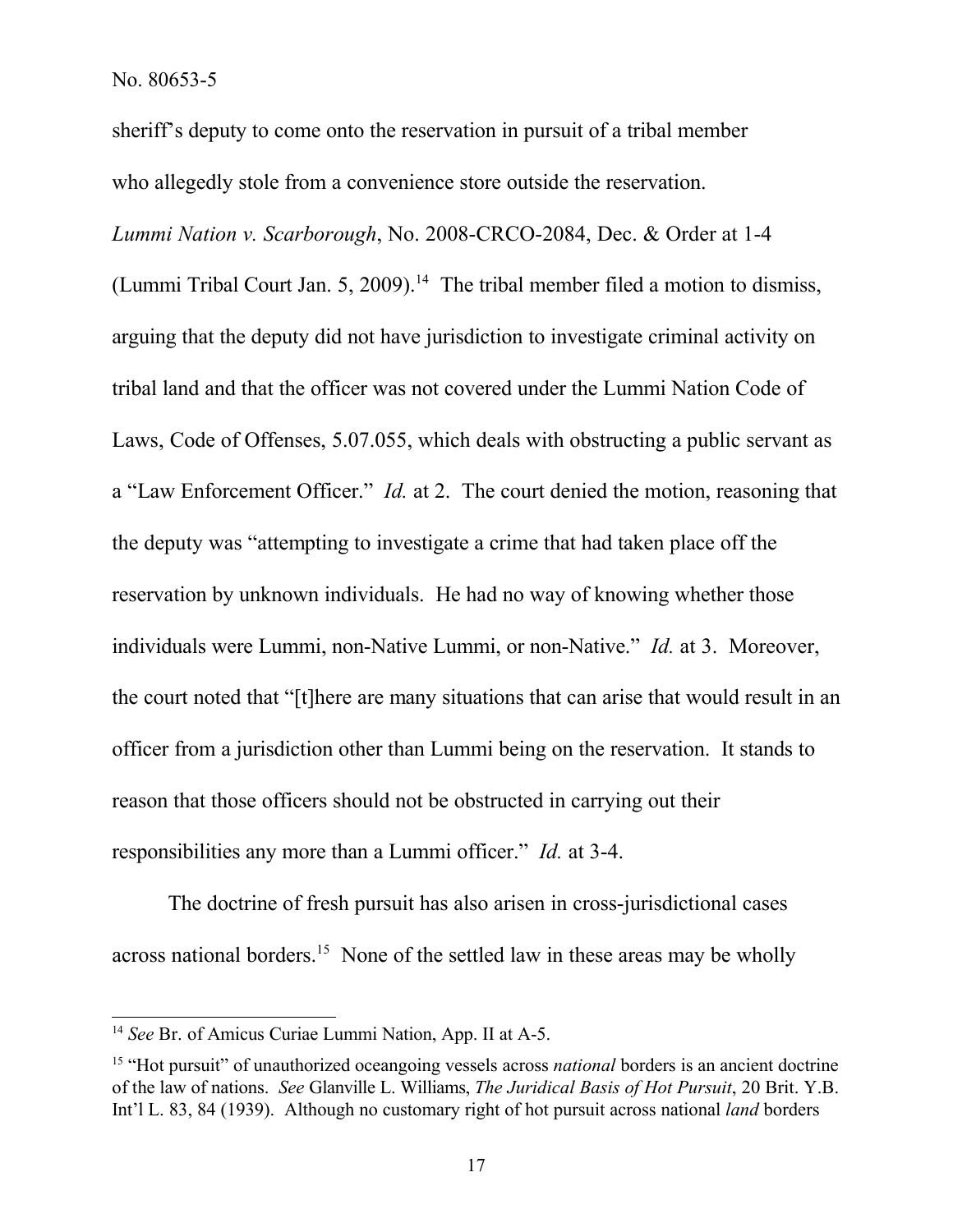applicable to tribes, however, which are dependent sovereign entities, sometimes subject to the jurisdiction of the State but also not subject to federalism. In sum, the doctrine of fresh pursuit authorizes nontribal police to cross jurisdictional boundaries into Indian country; the same policy justifying this practice applies to tribal police departments as well.

Eriksen argues that authorizing Indian tribes to engage in fresh pursuit without compliance with RCW 10.92.020 would nullify Washington's power to make and enforce its own laws (e.g., RCW 10.93.070, .120). Pet'r's Reply Br. at 5- 8. This argument misses the mark. RCW 10.92.020 provides a mechanism through which tribal police may become "general authority Washington peace officers." Attaining this characterization would permit those tribal officers to engage in *statutory* fresh pursuit under RCW 10.93.070(6). However, failure to achieve recognition as a general authority Washington peace officer does not bar tribal police officers from fresh pursuit on the grounds articulated above. Similarly RCW 10.93.120(1) permits "[a]ny peace officer who has authority under Washington law

evolved as it did for territorial waters, the United States Supreme Court has acknowledged that international hot pursuit across land borders did occur. *See In re Kaine*, 55 U.S. (14 How.) 103, 113, 14 L. Ed. 345 (1852) (noting the necessity of hot pursuit across the border between United States and British possessions in America based on treaty of 1842). Notwithstanding those realities on the ground, the doctrine of hot pursuit across national land borders never became a customary right of international law. *See* 1 Restatement (Third) of Foreign Relations Law § 432(2) (1987) (nation's law enforcement officers may exercise their functions in the territory of another nation only with the consent of the other state).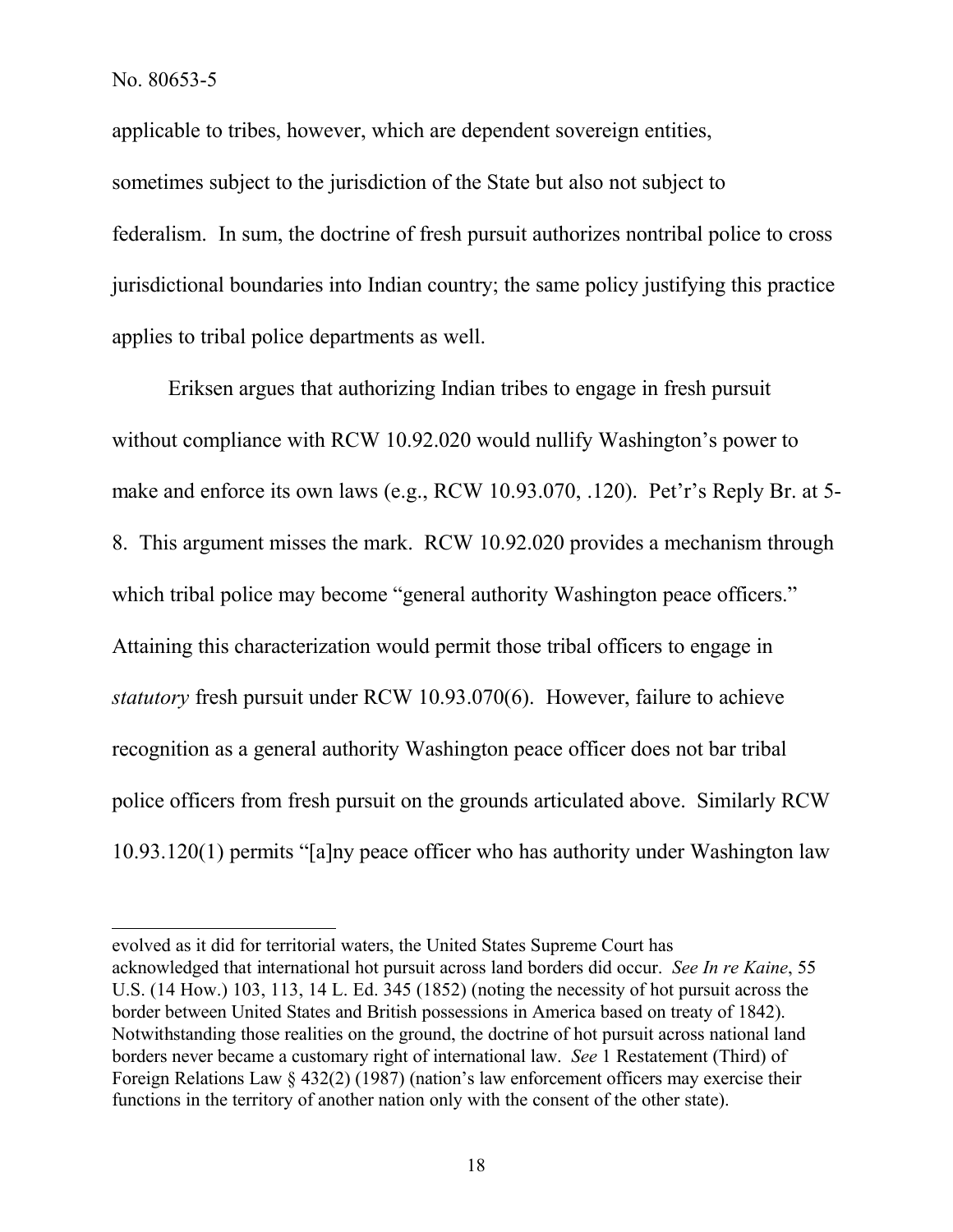to make an arrest" to "proceed in fresh pursuit" in order to effectuate that arrest. It does not, however, explicitly bar tribal officers from fresh pursuit to complete a stop initiated on the reservation.<sup>16</sup>

Accordingly, tribal, treaty, and statutory authority do not conflict. If a tribal police officer chooses to become recognized as a general authority Washington peace officer, it would add a statutory justification for fresh pursuit. But tribal police officers may rely on the grounds listed herein to engage in fresh pursuit of suspected drunk drivers first encountered on the reservation.

Our decision today harmonizes with common sense and sound policy. To allow drunk drivers to escape the law by crossing a reservation boundary would unnecessarily endanger lives by incentivizing high-speed dashes for the border. We decline to embrace such a ludicrous result.

### **CONCLUSION**

The Lummi Nation Police Department has authority to enforce its laws by continuing the fresh pursuit of suspected drunk drivers off the reservation and then

<sup>&</sup>lt;sup>16</sup> RCW 10.93.120(1) is codified in the Washington Mutual Aid Peace Officer Powers Act of 1985. Accordingly it must be "*liberally construed* to effectuate the intent of the legislature to modify current restrictions upon the limited territorial and enforcement authority of general authority peace officers and *to effectuate mutual aid* among agencies." RCW 10.93.001(3) (emphasis added). The act was passed to allow courts to consider "'the Legislature's *overall intent to use practical considerations* in deciding whether a particular arrest across jurisdictional lines was reasonable.'" *Vance*, 116 Wn. App. at 416 (emphasis added) (quoting *Durham*, 95 Wn. App. at 881).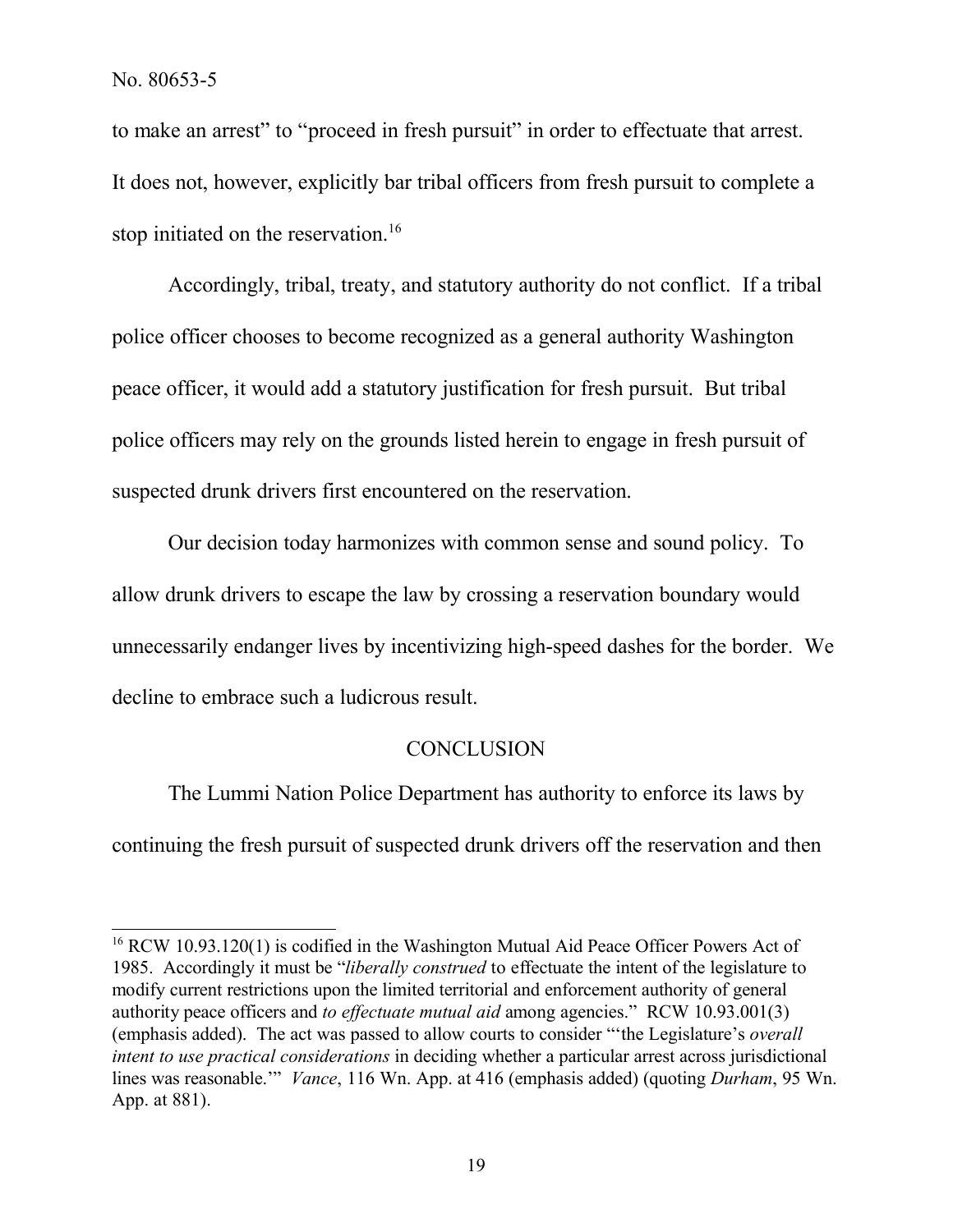detaining those individuals until authorities with jurisdiction arrive.